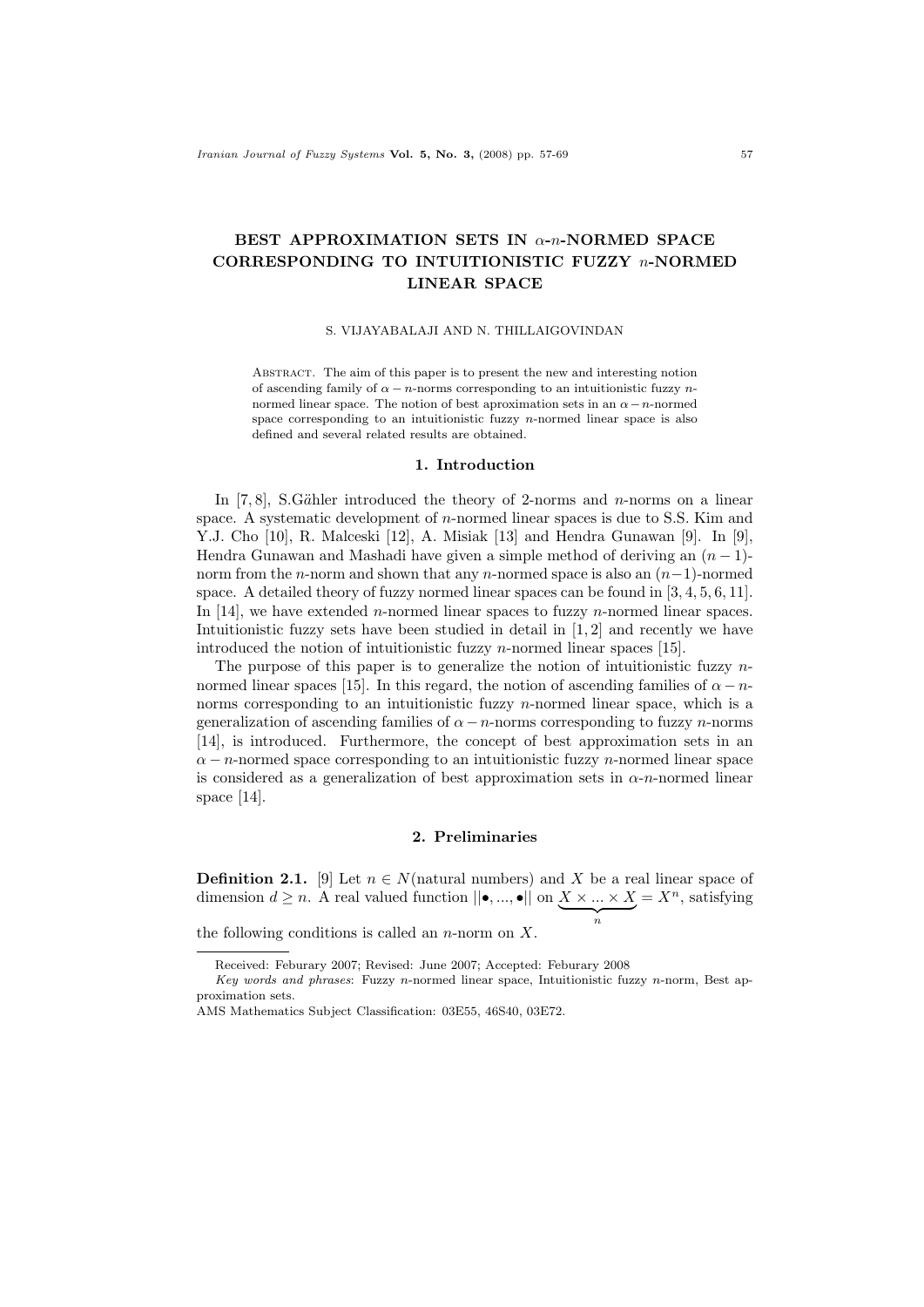#### 58 S. Vijayabalaji and N. Thillaigovindan

- (1)  $||x_1, x_2, ..., x_n|| = 0$  if any only if  $x_1, x_2, ..., x_n$  are linearly dependent
- (2)  $||x_1, x_2, ..., x_n||$  is invariant under any permutation
- (3)  $||x_1, x_2, ..., kx_n|| = |k| ||x_1, x_2, ..., x_n||$ , for any  $k \in R$ ( set of real numbers)
- (4)  $||x_1, x_2, ..., x_{n-1}, y + z|| \le ||x_1, x_2, ..., x_{n-1}, y|| + ||x_1, x_2, ..., x_{n-1}, z||$

The pair  $(X, ||\bullet, ..., \bullet||)$  is called an *n*-normed linear space.

**Definition 2.2.** [14] Let X be a linear space over a field F. A fuzzy subset N of  $X^n \times R$  (set of real numbers) is called a fuzzy *n*-norm on X if and only if:

- (N1) For all  $t \in R$  with  $t \le 0$ ,  $N(x_1, x_2, ..., x_n, t) = 0$
- (N2) For all  $t \in R$  with  $t > 0$ ,  $N(x_1, x_2, ..., x_n, t) = 1$  if and only if  $x_1, x_2, ..., x_n$ are linearly dependent
- (N3)  $N(x_1, x_2, \ldots, x_n, t)$  is invariant under any permutation of  $x_1, x_2, \ldots, x_n$
- (N4) For all  $t \in R$  with  $t > 0$ ,
- $N(x_1, x_2, ..., cx_n, t) = N(x_1, x_2, ..., x_n, \frac{t}{|c|}),$  if  $c \neq 0, c \in F$  (field). (N5) For all  $s, t \in R$

$$
N(x_1, x_2, ..., x_n + x_n^{'}, s + t) \ge \min\left\{N(x_1, x_2, ..., x_n, s), N(x_1, x_2, ..., x_n^{'}, t)\right\}
$$

(N6)  $N(x_1, x_2, ..., x_n, t)$  is a non-decreasing function of  $t \in R$ and  $\lim_{t\to\infty} N(x_1, x_2, ..., x_n, t) = 1$ 

Then  $(X, N)$  is called a fuzzy *n*-normed linear space (in short f-*n*-NLS).

**Theorem 2.3.** [14] Let  $(X, N)$  be a f-n-NLS such that that

(N7)  $N(x_1, x_2, ..., x_n, t) > 0$  for all  $t > 0$  implies  $x_1, x_2, ..., x_n$  are linearly dependent.

Define  $||x_1, x_2, ..., x_n||_{\alpha} = \inf\{t : N(x_1, x_2, ..., x_n, t) \geq \alpha\}, \alpha \in (0,1).$ 

Then  $\{||\bullet,\bullet,...,\bullet||_{\alpha}:\alpha\in(0,1)\}$  is an ascending family of *n*-norms on X. These n-norms will be called the  $\alpha - n$ -norms on X corresponding to the fuzzy n-norm on X.

**Definition 2.4.** [15] An intuitionistic fuzzy *n*-normed linear space (in short i-f-*n*-NLS) is an object of the form

 $A = \{(X, N(x_1, x_2, ..., x_n, t), M(x_1, x_2, ..., x_n, t)) | (x_1, x_2, ..., x_n) \in X^n\},\$ 

where X is a linear space over a field F,  $*$  is a continuous t-norm,  $\diamond$  is a continuous t-co-norm and N, M are fuzzy sets on  $X^n \times (0,\infty)$ . N and M respectively denote the degree of membership and the degree of non-membership of  $(x_1, x_2, ..., x_n, t) \in X^n \times (0, \infty)$ , and satisfy the following conditions:

- (1)  $N(x_1, x_2, ..., x_n, t) + M(x_1, x_2, ..., x_n, t) \leq 1$
- $(2) N(x_1, x_2, ..., x_n, t) > 0$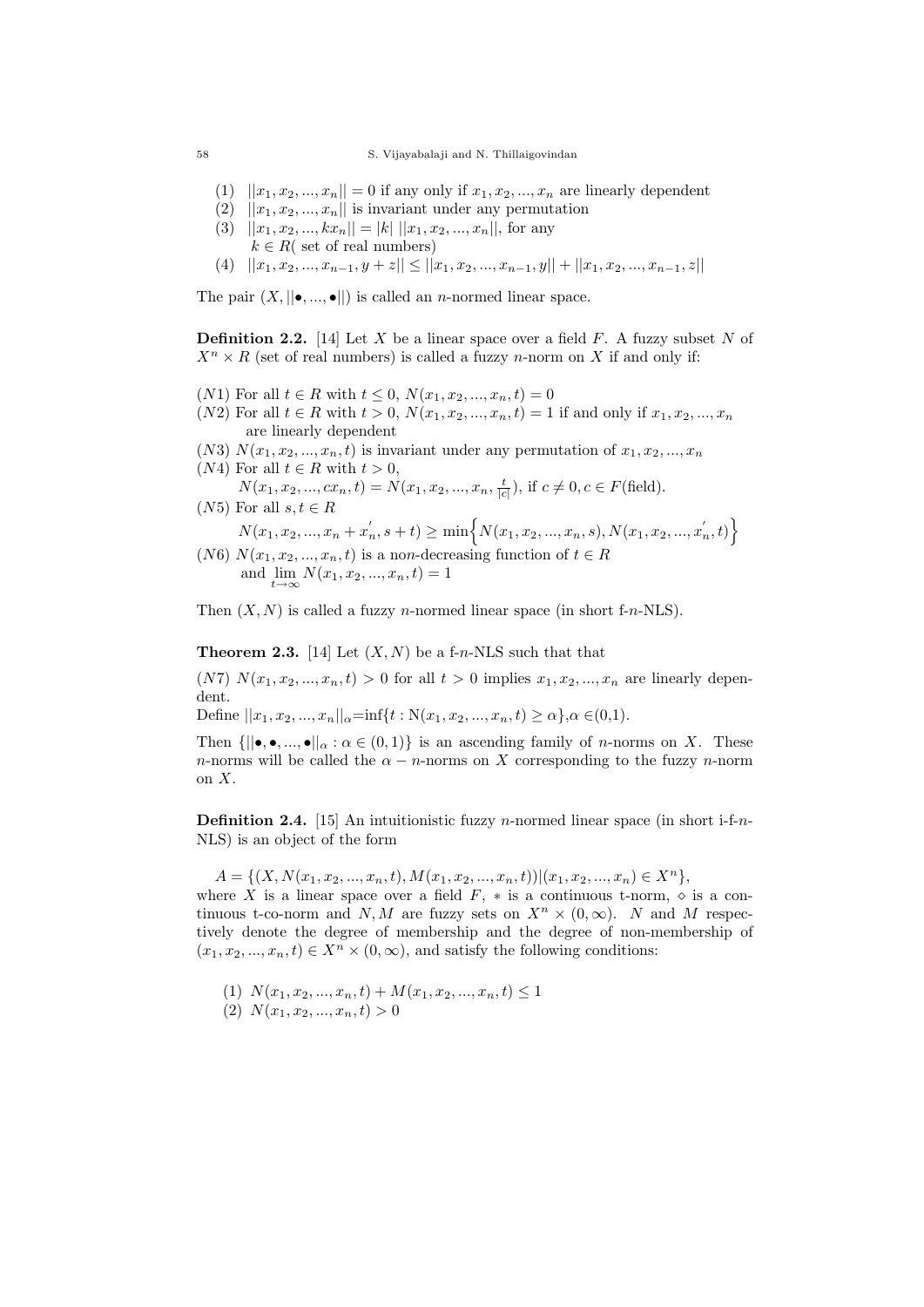Best Approximation Sets in  $\alpha$ -*n*-normed Space Corresponding to ... 59

- (3)  $N(x_1, x_2, ..., x_n, t) = 1$  if and only if  $x_1, x_2, ..., x_n$  are linearly dependent
- (4)  $N(x_1, x_2, \ldots, x_n, t)$  is invariant under any permutation of  $x_1, x_2, \ldots, x_n$ (5)  $N(x_1, x_2, ..., cx_n, t) = N(x_1, x_2, ..., x_n, \frac{t}{t-1}),$  if  $c \neq 0, c \in F$  (field)

(a) 
$$
Y(x_1, x_2, ..., x_n, v) = Y(x_1, x_2, ..., x_n) \begin{vmatrix} c \\ v \end{vmatrix}
$$
, if  $c \neq 0, c \in Y$  (field)

- (6)  $N(x_1, x_2, ..., x_n, s) * N(x_1, x_2, ..., x'_n, t) \le N(x_1, x_2, ..., x_n + x'_n, s + t)$
- (7)  $N(x_1, x_2, ..., x_n, t) : (0, \infty) \to [0, 1]$  is continuous in t
- (8)  $M(x_1, x_2, ..., x_n, t) > 0$
- (9)  $M(x_1, x_2, ..., x_n, t) = 0$  if and only if  $x_1, x_2, ..., x_n$  are linearly dependent
- (10)  $M(x_1, x_2, \ldots, x_n, t)$  is invariant under any permutation of  $x_1, x_2, \ldots, x_n$
- (11)  $M(x_1, x_2, ..., cx_n, t) = M(x_1, x_2, ..., x_n, \frac{t}{|c|}),$  if  $c \neq 0, c \in F$  (field)
- (12)  $M(x_1, x_2, ..., x_n, s) \diamond M(x_1, x_2, ..., x'_n, t) \ge M(x_1, x_2, ..., x_n + x'_n, s + t)$
- (13)  $M(x_1, x_2, ..., x_n, t) : (0, \infty) \to [0, 1]$  is continuous in t.

### 3. Intuitionistic Fuzzy n-normed Linear Space

The following example illustrates the concept in Definition 2.4 .

**Example 3.1.** Let  $(X, ||\bullet,\bullet,...,\bullet||)$  be an *n*-normed linear space. Define

$$
N(x_1, x_2, ..., x_n, t) = \begin{cases} \frac{t}{t + ||x_1, x_2, ..., x_n||}, & \text{when } t > 0, t \in R, \\ (x_1, x_2, ..., x_n) \in X^n \\ 0, & \text{when } t \le 0. \end{cases}
$$

and

$$
\mathbf{M}(x_1, x_2, ..., x_n, t) = \begin{cases} \frac{||x_1, x_2, ..., x_n||}{t + ||x_1, x_2, ..., x_n||}, & \text{when } t > 0, t \in R, \\ \frac{||x_1, x_2, ..., x_n||}{(x_1, x_2, ..., x_n) \in X^n} \\ 1, & \text{when } t \le 0. \end{cases}
$$

Then

 $A = \{(X, N(x_1, x_2, ..., x_n, t), M(x_1, x_2, ..., x_n, t)) | (x_1, x_2, ..., x_n) \in X^n\}$ is an i-f-n-NLS.

Remark 3.2. If we define

$$
N(x_1, x_2, ..., x_n, t) = \begin{cases} \frac{t}{t + k||x_1, x_2, ..., x_n||}, & \text{when } t > 0, t \in R, \\ (x_1, x_2, ..., x_n) \in X^n, \\ & \text{for any real constant } k > 1 \\ 0, & \text{when } t \le 0. \end{cases}
$$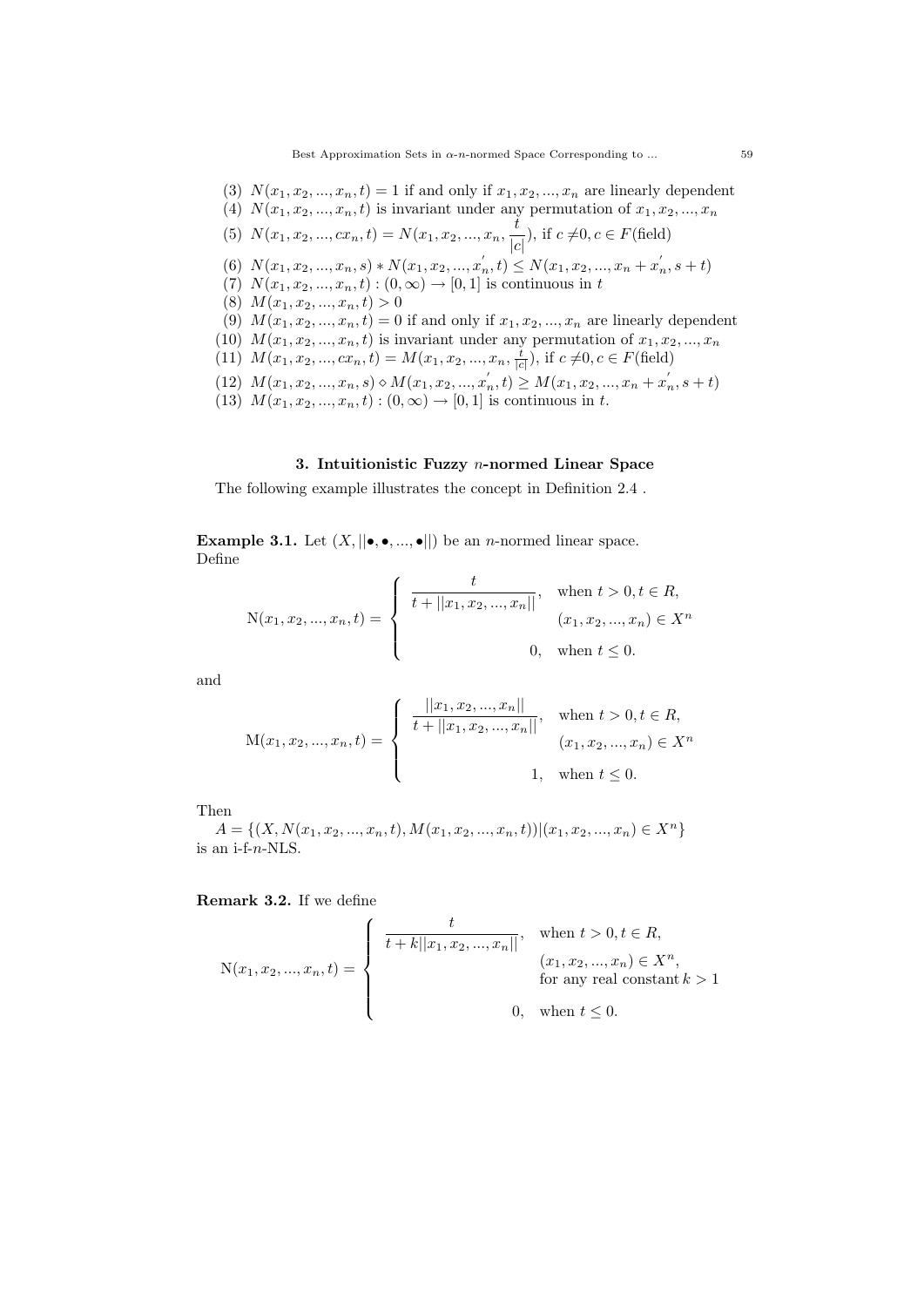and

$$
M(x_1, x_2, ..., x_n, t) = \begin{cases} \frac{||x_1, x_2, ..., x_n||}{t + ||x_1, x_2, ..., x_n||}, & \text{when } t > 0, t \in R, \\ (x_1, x_2, ..., x_n) \in X^n \\ 1, & \text{when } t \le 0. \end{cases}
$$

in Example 3.2, then A is an i-f-n-NLS with  $N + M < 1$  for  $t > 0$ .

**Definition 3.3.** Let  $A$  be an i-f-n-NLS. Suppose that

(14) for all  $t > 0$   $N(x_1, x_2, ..., x_n, t) > 0$  implies  $x_1, x_2, ..., x_n$  are linearly dependent. then the n-norms

 $||x_1, x_2, ..., x_n||_{\alpha} = \inf\{t : N(x_1, x_2, ..., x_n, t) \ge \alpha\}, \alpha \in (0,1).$ are called  $\alpha$ -n-norms on X corresponding to the i-f-n-NLS A.

**Theorem 3.4.**  $\{||\bullet,\bullet,...,\bullet||_{\alpha} : \alpha \in (0,1)\}$  in the above definition is an ascending family of *n*-norms on  $X$ .

### Proof.

 $(1)||x_1, x_2, ..., x_n||_{\alpha} = 0$  $\Rightarrow \inf\{t: N(x_1, x_2, ..., x_n, t) \ge \alpha, M(x_1, x_2, ..., x_n, t) \le 1 - \alpha\} = 0.$  $\Rightarrow$  For all  $t \in \mathbb{R}, t > 0, N(x_1, x_2, ..., x_n, t) \ge \alpha > 0$  and  $M(x_1, x_2, ..., x_n, t) \leq 1 - \alpha < 1, \alpha \in (0, 1).$  $\Rightarrow$  By (13)  $x_1, x_2, ..., x_n$  are linearly dependent. Conversely, assume that  $x_1, x_2, ..., x_n$  are linearly dependent. By (3) and (4),  $N(x_1, x_2, ..., x_n, t) = 1$  and  $M(x_1, x_2, ..., x_n, t) = 0$ , for all  $t > 0$ .  $\Rightarrow$  For all  $\alpha \in (0, 1)$ ,  $\inf\{t: N(x_1, x_2, ..., x_n, t)\geq \alpha, M(x_1, x_2, ..., x_n, t)\leq 1-\alpha\}=0.$ 

$$
\Rightarrow ||x_1, x_2, ..., x_n||_{\alpha} = 0.
$$

(2) As  $N(x_1, x_2, ..., x_n, t)$  and  $M(x_1, x_2, ..., x_n, t)$  are invariant under any permutation of  $x_1, x_2, ..., x_n$ , it follows that  $||x_1, x_2, ..., x_n||_{\alpha}$  is invariant under any permutation.

(3) If  $c \neq 0$  then,  $||x_1, x_2, ..., cx_n||_{\alpha}$  $=\inf\left\{s: N(x_1, x_2, ..., cx_n, s) \geq \alpha, M(x_1, x_2, ..., cx_n, s) \leq 1-\alpha\right\}$  $=\inf\Big\{s: N(x_1, x_2, ..., x_n, \frac{s}{|c|})\geq \alpha, \ M(x_1, x_2, ..., x_n, \frac{s}{|c|})\leq 1-\alpha\Big\}.$ Let  $t = \frac{\dot{s}}{s}$  $\frac{c}{|c|}$  then,

$$
||x_1, x_2, ..., cx_n||_{\alpha}
$$
  
= inf { |c| t : N(x\_1, x\_2, ..., x\_n, t) ≥ \alpha , M(x\_1, x\_2, ..., x\_n, t) ≤ 1 - \alpha }  
= |c| inf{t : N(x\_1, x\_2, ..., x\_n, t) ≥ \alpha , M(x\_1, x\_2, ..., x\_n, t) ≤ 1 - \alpha }  
= |c| ||x\_1, x\_2, ..., x\_n||\_{\alpha}.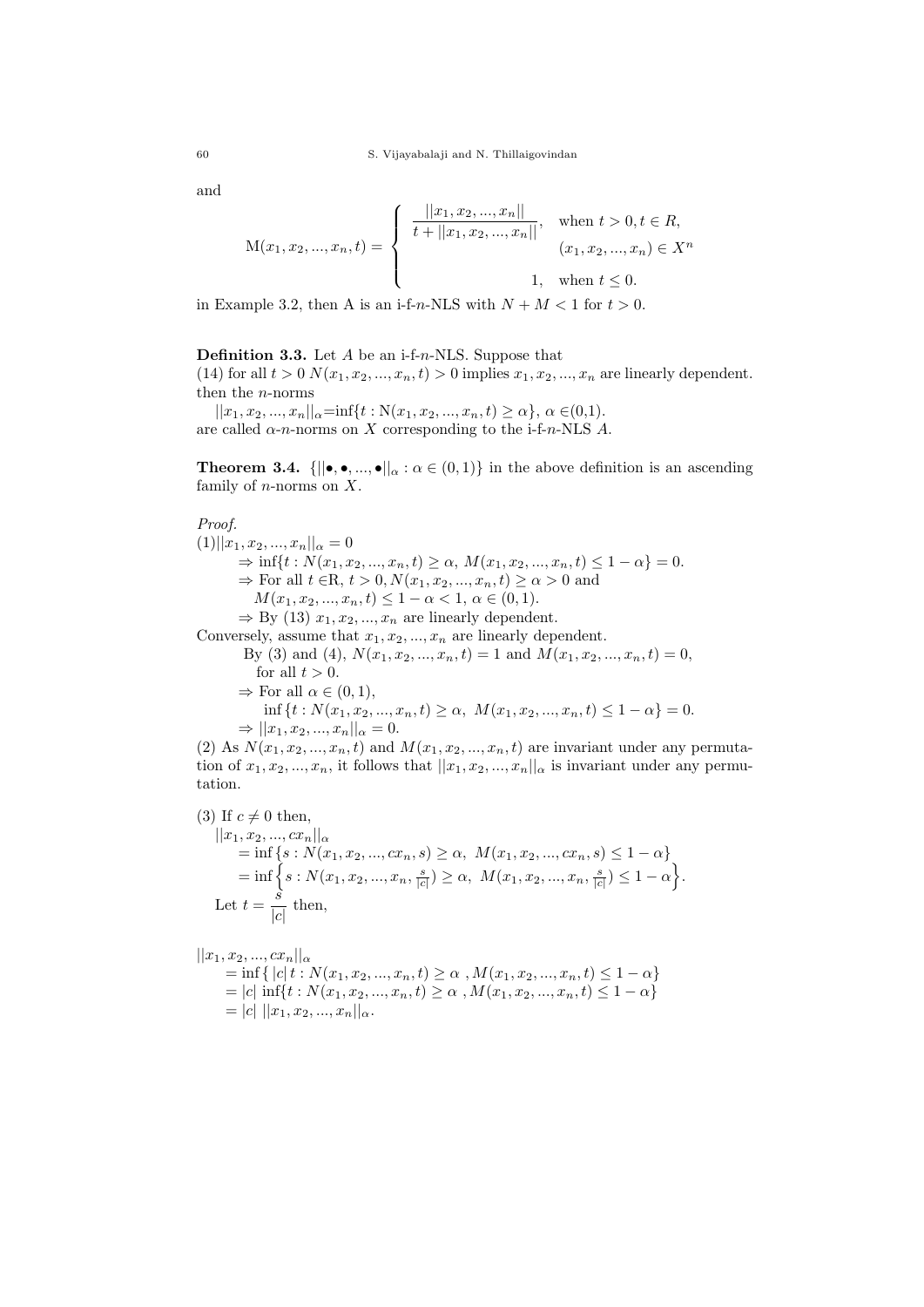If  $c = 0$  then,

$$
||x_1, x_2, ..., cx_n||_{\alpha}
$$
  
=  $||x_1, x_2, ..., 0||_{\alpha}$   
= 0  
=  $0||x_1, x_2, ..., x_n||_{\alpha}$   
=  $|c| ||x_1, x_2, ..., x_n||_{\alpha}$ , for all  $c \in F$  (field).

$$
(4)||x_1, x_2, ..., x_n||_{\alpha} + ||x_1, x_2, ..., x'_n||_{\alpha}
$$
  
= inf{t : N(x\_1, x\_2, ..., x\_n, t) ≥ \alpha, M(x\_1, x\_2, ..., x\_n, t) ≤ 1 - \alpha}  
+ inf{s : N(x\_1, x\_2, ..., x'\_n, s) ≥ \alpha, M(x\_1, x\_2, ..., x'\_n, t) ≤ 1 - \alpha}  
= inf{t + s : N(x\_1, x\_2, ..., x\_n, t) ≥ \alpha, N(x\_1, x\_2, ..., x'\_n, s) ≥ \alpha and  
M(x\_1, x\_2, ..., x\_n, t) ≤ 1 - \alpha, M(x\_1, x\_2, ..., x'\_n, t) ≤ 1 - \alpha}  
≥ inf{t + s : N(x\_1, x\_2, ..., x\_n + x'\_n, t + s) ≥ \alpha  
M(x\_1, x\_2, ..., x\_n + x'\_n, t + s) ≤ 1 - \alpha}  
≥ inf{r : N(x\_1, x\_2, ..., x\_n + x'\_n, r) ≥ \alpha M(x\_1, x\_2, ..., x\_n + x'\_n, r) ≤ 1 - \alpha},  
r = t + s  
= ||x\_1, x\_2, ..., x\_n + x'\_n||\_{\alpha}

Therefore,

$$
||x_1, x_2, ..., x_n + x'_n||_{\alpha} \le ||x_1, x_2, ..., x_n||_{\alpha} + ||x_1, x_2, ..., x'_n||_{\alpha}.
$$

 $\overline{\phantom{a}}$ 

Thus  $\{||\bullet,\bullet,...,\bullet||_{\alpha} : \alpha \in (0,1)\}$  is an  $\alpha$ -n-norm on X. Let  $0 < \alpha_1 < \alpha_2$ . Then  $||x_1, x_2, ..., x_n||_{\alpha_1} = \inf\{t : N(x_1, x_2, ..., x_n, t) \ge \alpha_1,$ 

$$
||x_1, x_2, ..., x_n||_{\alpha_2} = \inf\{t : N(x_1, x_2, ..., x_n, t) \ge \alpha_2, \nM(x_1, x_2, ..., x_n, t) \le 1 - \alpha_1\}.
$$

As  $\alpha_1 < \alpha_2$ ,

$$
\{t: N(x_1, x_2, ..., x_n, t) \ge \alpha_2, M(x_1, x_2, ..., x_n, t) \le 1 - \alpha_2\}
$$
\n
$$
\{t: N(x_1, x_2, ..., x_n, t) \ge \alpha_1, M(x_1, x_2, ..., x_n, t) \le 1 - \alpha_1\}
$$
\n
$$
\Rightarrow \inf\{t: N(x_1, x_2, ..., x_n, t) \ge \alpha_2, M(x_1, x_2, ..., x_n, t) \le 1 - \alpha_2\}
$$
\n
$$
\ge \inf\{t: N(x_1, x_2, ..., x_n, t) \ge \alpha_1, M(x_1, x_2, ..., x_n, t) \le 1 - \alpha_1\}
$$
\n
$$
\Rightarrow ||x_1, x_2, ..., x_n||_{\alpha_2} \ge ||x_1, x_2, ..., x_n||_{\alpha_1}.
$$

Hence  $\{||\bullet,\bullet,...,\bullet||_{\alpha}:\alpha\in(0,1)\}$  is an ascending family of  $\alpha-n$ -norms on X corresponding to the i-f-n-NLS  $A$ .  $\Box$ 

### 4. Best Approximation Sets in  $\alpha$ -n-normed Space

**Remark 4.1.** Let  $(X, ||\bullet,\bullet,...,\bullet||_{\alpha})$  be an  $\alpha - n$ -normed space corresponding to the i-f-n-NLS A. Let G be an arbitrary non-empty subset of X and  $x_0 \in X$ . Then for every  $x \in X$  and for every set  $x_2, x_3, ..., x_n \subset X \backslash G$  independent of x and  $x_0$ , we have

$$
d_{x_2,x_3,...,x_n}(x,G) \le ||x-x_0,x_2,x_3,...,x_n||_{\alpha} + d_{x_2,x_3,...,x_n}(x_0,G),
$$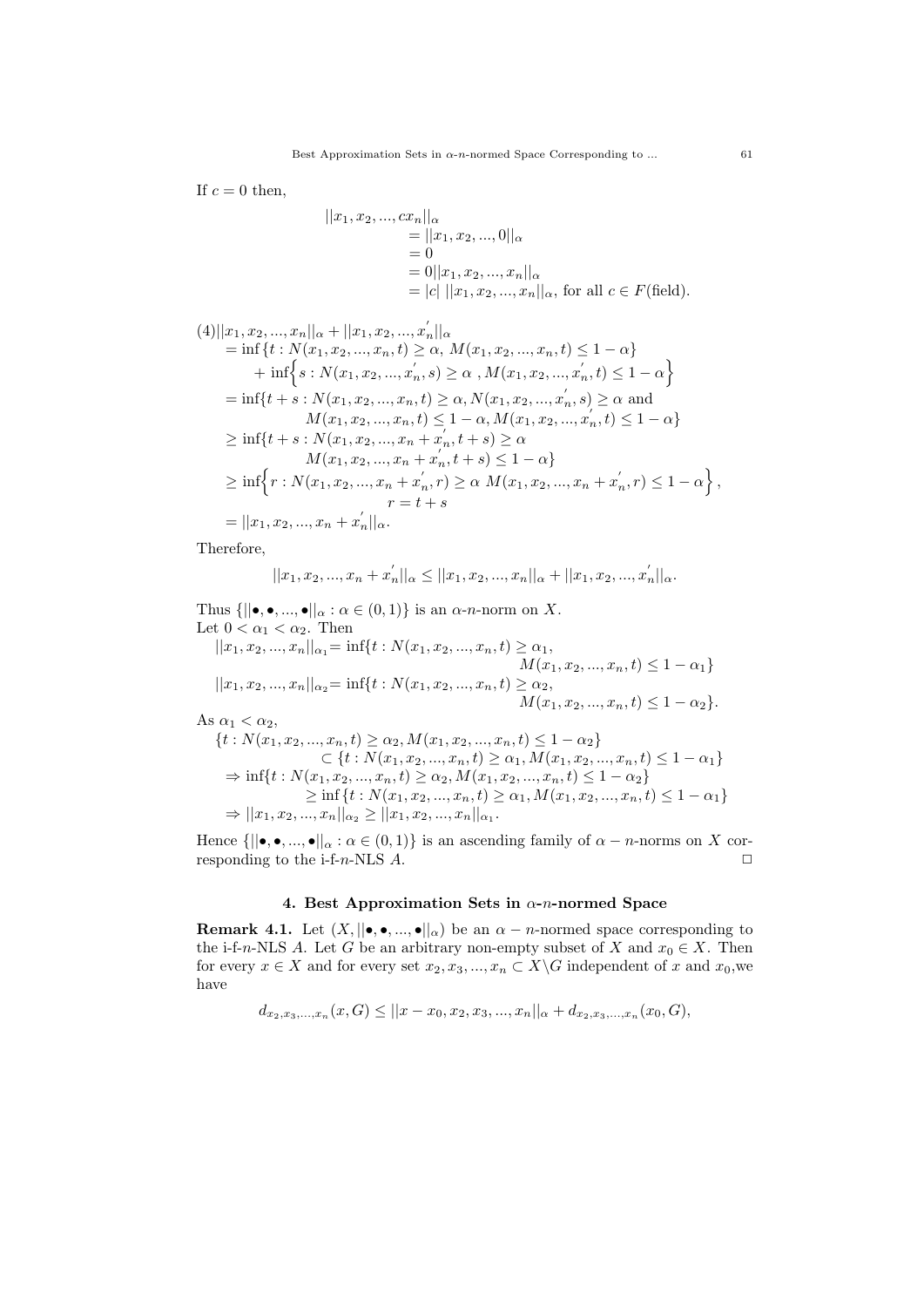where

$$
d_{x_2,x_3,...,x_n}(x,G) = \inf_{g \in G} ||x - g, x_2, x_3, ..., x_n||_{\alpha}.
$$
 (4.1)

For each  $G \subset X$  and  $x_0 \in X$ .

**Definition 4.2.** For  $x_0 \in G$  and  $x_2, x_3, ..., x_n \in X \backslash G$  which is independent of x and  $x_0$ , we define

$$
D_{x_2,x_3,...,x_n}(x_0, G) = \{x \in X : d_{x_2,x_3,...,x_n}(x, G) = ||x - x_0, x_2, x_3, ..., x_n||_{\alpha} \newline + d_{x_2,x_3,...,x_n}(x_0, G)\}\n \tag{4.2}
$$

for any  $x_2, x_3, ..., x_n \in X \backslash G$  which are independent of x and  $x_0$ .

We write:  $P_{G,x_2,x_3,...,x_n}(x) = \{g_0 \in G : ||x - g_0, x_2, x_3,...,x_n||_{\alpha} = d_{x_2,x_3,...,x_n}(x, G)\}\$ and

$$
P_{G,x_2,x_3,...,x_n}^{-1}(x_0) = \{x \in X : ||x - x_0, x_2, x_3,...,x_n||_{\alpha} = d_{x_2,x_3,...,x_n}(x, G)\}.
$$

**Example 4.2.** Let  $X = R^3$  be a linear space over R.

Define  $||\bullet,\bullet||: X \times X \to R$  by  $||x_1, x_2||_1 = \max\{|a_1b_2 - a_2b_1|, |b_1c_2 - b_2c_1|, |a_1c_2 - a_2c_1|\}$  and  $||x_1, x_2||_2 = \frac{1}{2} \{ \max\{|a_1b_2 - a_2b_1|, |b_1c_2 - b_2c_1|, |a_1c_2 - a_2c_1|\}\},$ 

where  $x_i = (a_i, b_i, c_i) \in \mathbb{R}^3$ ; i=1,2.

Then  $(X, ||\bullet,\bullet||_1)$  and  $(X, ||\bullet,\bullet||_2)$  are 2-normed linear spaces.

Define  $N: X \times X \times R \rightarrow [0,1]$  by

$$
N(x_1, x_2, t) = \begin{cases} 1, & \text{if } t > ||x_1, x_2||_1 \\ 0.5, & \text{if } ||x_1, x_2||_2 < t \le ||x_1, x_2||_1 \\ 0, & \text{if } t \le ||x_1, x_2||_2. \end{cases}
$$

and  $M: X \times X \times R \rightarrow [0, 1]$  by

$$
M(x_1, x_2, t) = \begin{cases} 0, & \text{if } t > ||x_1, x_2||_1 \\ 0.5, & \text{if } ||x_1, x_2||_2 < t \le ||x_1, x_2||_1 \\ 1, & \text{if } t \le ||x_1, x_2||_2. \end{cases}
$$

Then A is an i-f-2-NLS.

Define  $||x_1, x_2||_{\alpha} = \inf\{t : N(x_1, x_2, t) \ge \alpha, M(x_1, x_2, t) \le 1 - \alpha\}, \alpha \in (0, 1).$ The  $\alpha$ -2-norms are given by

$$
||x_1, x_2||_{\alpha} = ||x_1, x_2||_1, \text{ when } 1 > \alpha > 0.5,
$$
  
=  $||x_1, x_2||_2$ , when  $0 < \alpha \le 0.5$ .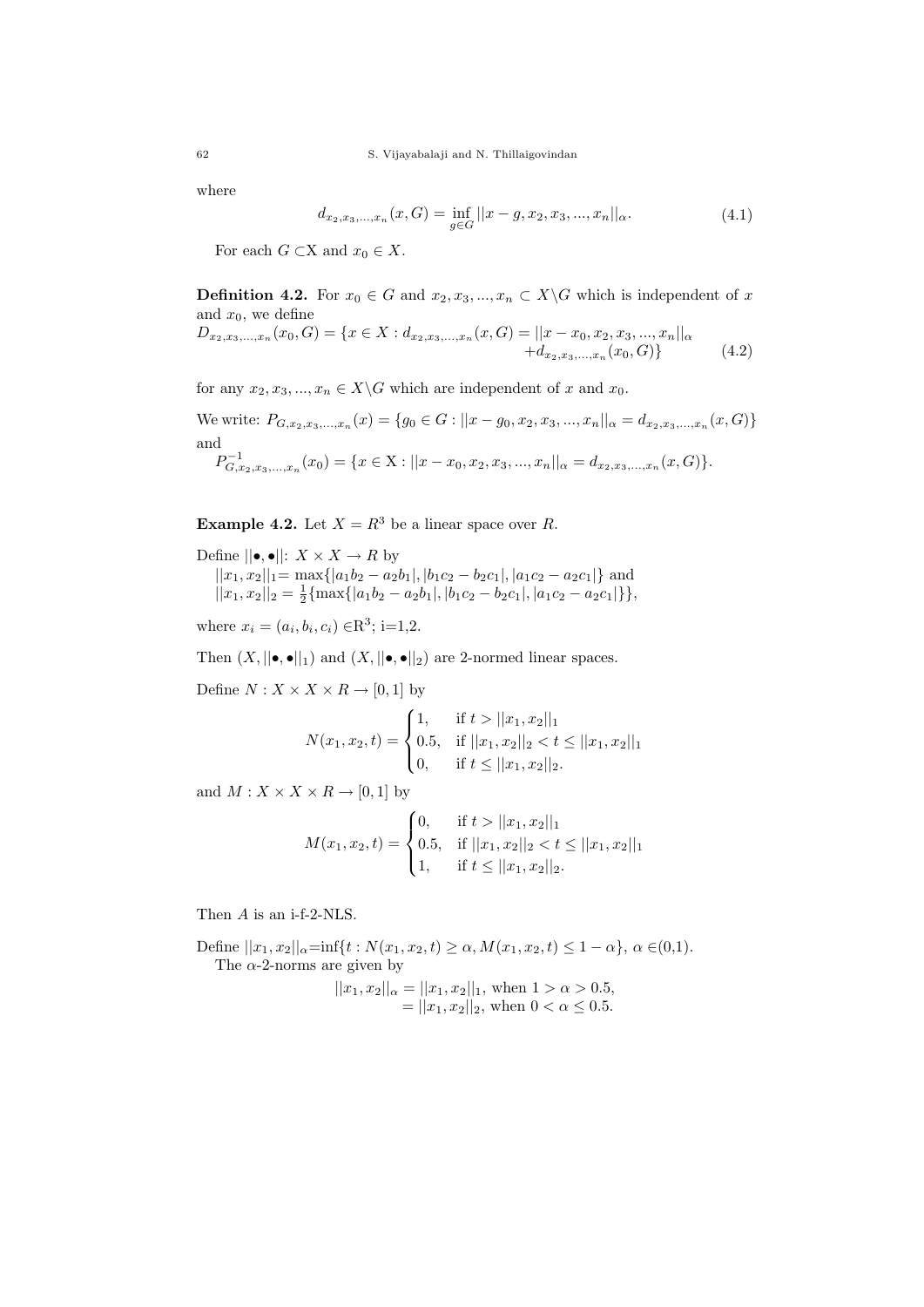Let  $G = \{(a, 0, 0) : a \in R\}$  be a subset of X.

Choose  $x_0 = (0, 1, 1)$  and  $x_2 \in K = \{(0, 0, k) : k \in \mathbb{R} \setminus \{0\}\}.$ 

Then

$$
D_{x_2}(x_0, G) = \{x = (0, b, 0), b \in R^+ \setminus \{0\} : d_{x_2}(x, G) = ||x - x_0, x_2||_{\alpha} + d_{x_2}(x_0, G)\}
$$

and

$$
P_{G,x_2}(x) = \{g = (a,0,0) : -1 \le a \le 1\}.
$$

**Example 4.3.** Let  $X = R^{n+1}$  be a linear space over R.

Define  $||\bullet,\bullet,...,\bullet||: X^n \to R$  by  $||x_1, x_2, ..., x_n||_1 = \max\{\Delta_1, \Delta_2, ..., \Delta_n\}$  and  $||x_1, x_2, ..., x_n||_2 = \frac{1}{2} \{\max\{\Delta_1, \Delta_2, ..., \Delta_n\}\},\$  $\begin{vmatrix} a_{12} & a_{13} & \cdots & a_{1(n+1)} \end{vmatrix}$   $\begin{vmatrix} a_{13} & \cdots & a_{1(n+1)} & a_{11} \end{vmatrix}$ 

where 
$$
\Delta_1 = \begin{vmatrix} a_{12} & a_{13} & a_{1(n+1)} \\ \vdots & \vdots & \ddots & \vdots \\ a_{n2} & a_{n3} & \cdots & a_{n(n+1)} \\ \vdots & \vdots & \ddots & \vdots \\ a_{n1} & a_{12} & \cdots & a_{1n} \\ \vdots & \vdots & \ddots & \vdots \\ a_{n1} & a_{n2} & \cdots & a_{nn} \end{vmatrix}
$$
,  $\Delta_2 = \begin{vmatrix} a_{13} & a_{13} & a_{1(n+1)} & a_{11} \\ \vdots & \vdots & \ddots & \vdots \\ a_{n3} & \cdots & a_{n(n+1)} & a_{n1} \\ \vdots & \vdots & \ddots & \vdots \\ a_{n1} & a_{n2} & \cdots & a_{nn} \end{vmatrix}$ ,

$$
x_i = (a_{i1}, a_{i2}, ..., a_{i(n+1)}) \in \mathbb{R}^{n+1}, i = 1, 2, ..., n.
$$

Then  $(X, ||\bullet,\bullet,...,\bullet||_1)$  and  $(X, ||\bullet,...,\bullet,\bullet||_2)$  are *n*-normed linear spaces.

Define  $N: X^n \times \mathbb{R} \rightarrow [0,1]$  and  $M: X^n \times \mathbb{R} \rightarrow [0,1]$  as follows:

$$
N(x_1, x_2, ..., x_n, t) = \begin{cases} 1, & \text{if } t > ||x_1, x_2, ..., x_n||_1 \\ 0.5, & \text{if } ||x_1, x_2, ..., x_n||_2 < t \le ||x_1, x_2, ..., x_n||_1 \\ 0, & \text{if } t \le ||x_1, x_2, ..., x_n||_2. \end{cases}
$$

and

$$
M(x_1, x_2, ..., x_n, t) = \begin{cases} 0, & \text{if } t > ||x_1, x_2, ..., x_n||_1 \\ 0.5, & \text{if } ||x_1, x_2, ..., x_n||_2 < t \le ||x_1, x_2, ..., x_n||_1 \\ 1, & \text{if } t \le ||x_1, x_2, ..., x_n||_2. \end{cases}
$$

Then  $A$  is an i-f-n-NLS.

Define  $||x_1, x_2, ..., x_n||_{\alpha} = \inf\{t : N(x_1, x_2, ..., x_n, t) \ge \alpha, M(x_1, x_2, ..., x_n, t) \le 1 - \alpha\},\$  $\alpha \in (0,1)$ .

The  $\alpha - n$ -norms are given by  $||x_1, x_2, ..., x_n||_{\alpha}$ 

$$
= ||x_1, x_2, ..., x_n||_1, \text{when } 1 > \alpha > 0.5,
$$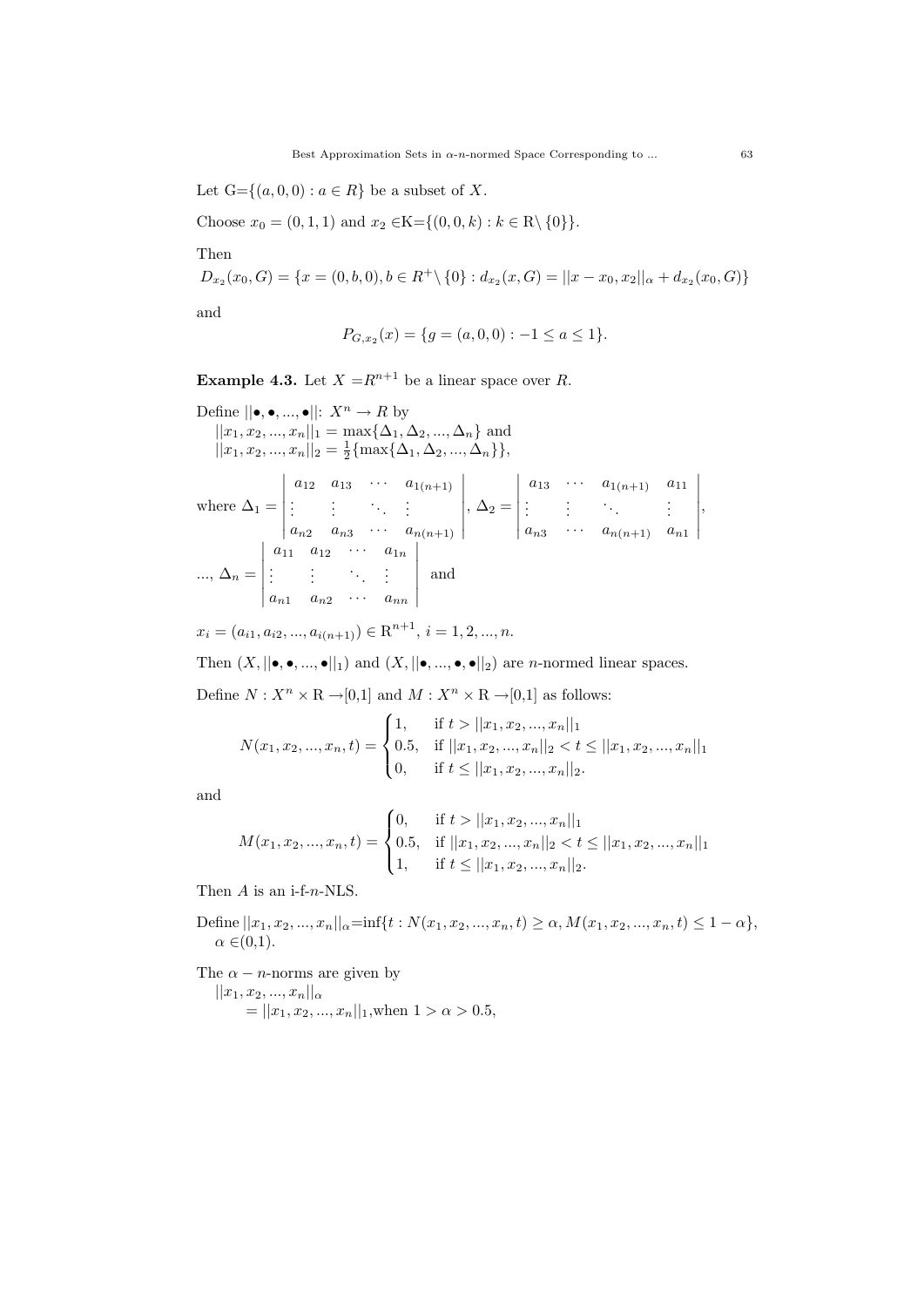$$
= ||x_1, x_2, ..., x_n||_2, \text{when } 0 < \alpha \le 0.5
$$

Let  $G = \{(a, 0, 0, \dots n \text{ times}) : a \in \mathbb{R}\}\)$  be a subset of X.

Choose  $x_0 = (0, 1, 1, ..., n$  times) and

$$
x_2, x_3, ..., x_n \in K = \left\{ (0, 0, k_3^{(i)}, ..., k_{n+1}^{(i)}) : k_3^{(i)}, ..., k_{n+1}^{(i)} \in \mathbb{R} \setminus \{0\} \right\}.
$$

In other words,  $x_2 = (0, 0, k_3^{(2)}, ..., k_{n+1}^{(2)}),$ 

$$
x_3=(0,0,k^{(3)}_3,...,k^{(3)}_{n+1}),...,x_n=(0,0,k^{(n)}_3,...,k^{(n)}_{n+1})\;
$$

Then,

$$
D_{x_2,x_3,...,x_n}(x_0, G) = \{x = (0, b, 0, ..., (n-1) \text{ times}), b \in \mathbb{R}^+ \setminus \{0\} : d_{x_2,x_3,...,x_n}(x, G) = ||x - x_0, x_2, x_3, ..., x_n||_{\alpha} + d_{x_2,x_3,...,x_n}(x_0, G)\}
$$

where  $d_{x_2, x_3,...,x_n}(x, G) = \max\{|b| \Delta, |a| \Delta\},\$ 

$$
\Delta = \begin{vmatrix} k_3^{(2)} & k_4^{(2)} & \cdots & k_{n+1}^{(2)} \\ k_3^{(3)} & k_4^{(3)} & \cdots & k_{n+1}^{(3)} \\ \vdots & \vdots & \ddots & \vdots \\ k_3^{(n)} & k_4^{(n)} & \cdots & k_{n+1}^{(n)} \\ \vdots & \vdots & \ddots & \vdots \\ k_3^{(n)} & k_4^{(n)} & \cdots & k_{n+1}^{(n)} \end{vmatrix},
$$
  
\n
$$
||x - x_0, x_2, ..., x_n||_{\alpha} = |b - 1|\Delta,
$$

$$
d_{x_2,x_3,\ldots,x_n}(x_0,G)=\max\{\Delta,|a|\Delta\}
$$

and also

$$
P_{G,x_2,x_3,...,x_n}(x) = \{g = (a,0,...,n \text{ times}) : -1 \le a \le 1\}.
$$

**Theorem 4.4.** For  $x \in D_{x_2, x_3, ..., x_n}(x_0, G)$  and  $y \in D_{x_2, x_3, ..., x_n}(x, G)$  we have: (i)  $||y-x_0, x_2, x_3, ..., x_n||_{\alpha} = ||y-x, x_2, x_3, ..., x_n||_{\alpha} + ||x-x_0, x_2, x_3, ..., x_n||_{\alpha}$ (ii)  $y - x + x_0 \in D_{x_2, x_3, ..., x_n}(x_0, G)$ .

*Proof.* (i) Let  $x \in D_{x_2, x_3, ..., x_n}(x_0, G)$  and  $y \in D_{x_2, x_3, ..., x_n}(x, G)$ . Then by  $(4.2)$  we have  $d_{x_2,x_3,...,x_n}(x, G) = ||x - x_0, x_2, x_3,...,x_n||_{\alpha} + d_{x_2,x_3,...,x_n}(x_0, G),$  $d_{x_2,x_3,...,x_n}(y,G) = ||y-x,x_2,x_3,...,x_n||_{\alpha} + d_{x_2,x_3,...,x_n}(x,G).$ Now  $||y - x_0, x_2, x_3, ..., x_n||_{\alpha}$  $= ||y - x_0 - x + x, x_2, x_3, ..., x_n||_{\alpha}$  $= ||(y-x) + (x-x_0), x_2, x_3, ..., x_n||_{\alpha}$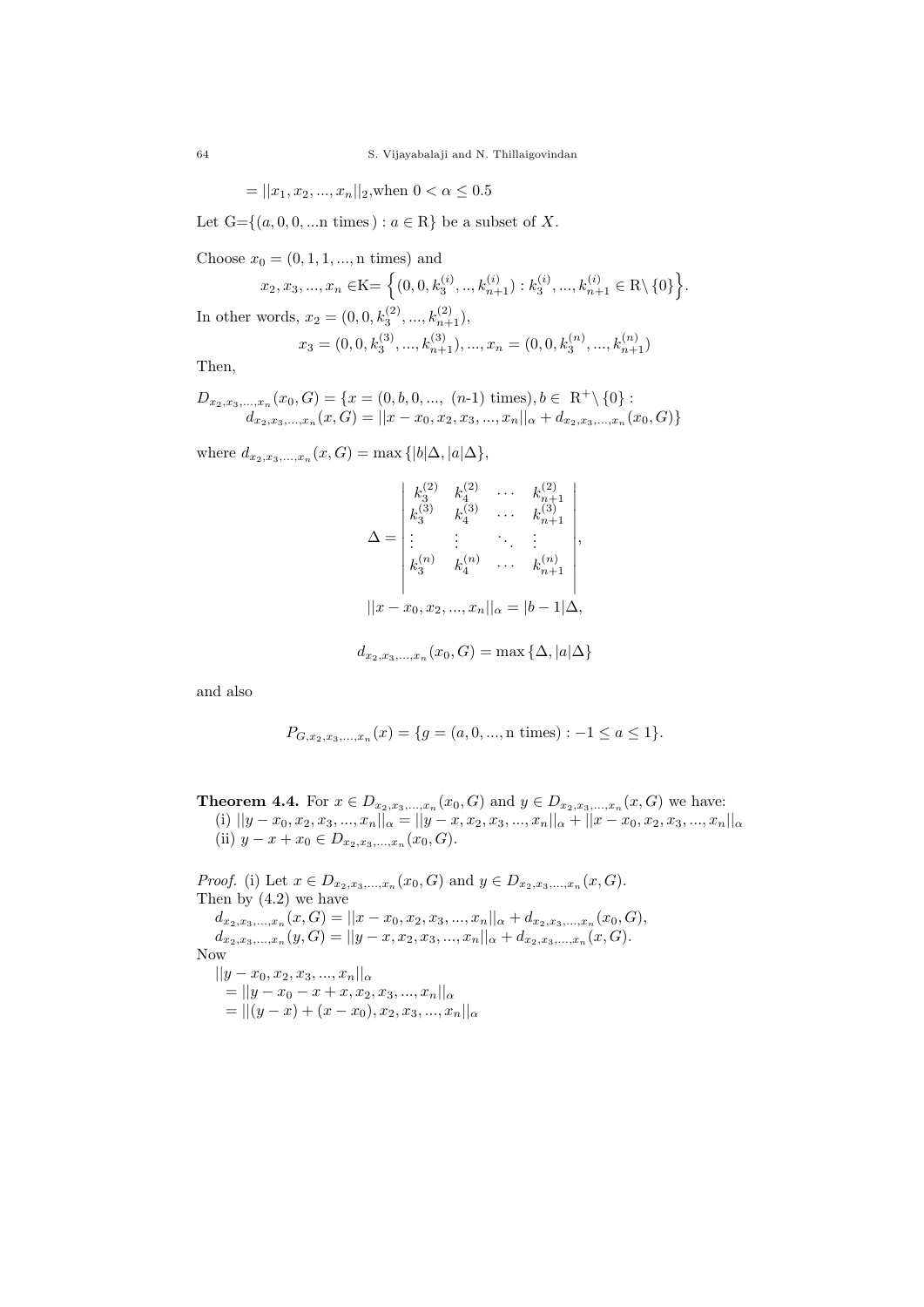Best Approximation Sets in  $\alpha$ -n-normed Space Corresponding to ... 65

$$
\leq ||y-x, x_2, x_3, ..., x_n||_{\alpha} + ||x-x_0, x_2, x_3, ..., x_n||_{\alpha}
$$
  
=  $(d_{x_2, x_3,...,x_n}(y, G) - d_{x_2, x_3,...,x_n}(x, G)) + (d_{x_2, x_3,...,x_n}(x, G))$   
=  $d_{x_2, x_3,...,x_n}(y, G) - d_{x_2, x_3,...,x_n}(x_0, G)$   
 $\leq ||y-x_0, x_2, x_3,...,x_n||_{\alpha}$ .

#### Therefore,

$$
||y-x_0, x_2, x_3, ..., x_n||_{\alpha} = ||y-x, x_2, x_3, ..., x_n||_{\alpha} + ||x-x_0, x_2, x_3, ..., x_n||_{\alpha}.
$$

(ii) By (4.1), we have  
\n
$$
d_{x_2,x_3,...,x_n}(y-x+x_0,G)
$$
\n
$$
\geq d_{x_2,x_3,...,x_n}(y,G) - ||y - (y - x + x_0), x_2, x_3, ..., x_n||_{\alpha}
$$
\n
$$
= d_{x_2,x_3,...,x_n}(y,G) - ||x - x_0, x_2, x_3, ..., x_n||_{\alpha}
$$
\n
$$
= (||y - x, x_2, x_3, ..., x_n||_{\alpha} + d_{x_2,x_3,...,x_n}(x,G)) - ||x - x_0, x_2, x_3, ..., x_n||_{\alpha}
$$
\n
$$
= ||y - x, x_2, x_3, ..., x_n||_{\alpha} + (||x - x_0, x_2, x_3, ..., x_n||_{\alpha} + d_{x_2,x_3,...,x_n}(x_0,G))
$$
\n
$$
= ||y - x, x_2, x_3, ..., x_n||_{\alpha} + d_{x_2,x_3,...,x_n}(x_0,G)
$$
\n
$$
= ||(y - x + x_0) - x_0, x_2, x_3, ..., x_n||_{\alpha} + d_{x_2,x_3,...,x_n}(x_0,G).
$$

### Again it follows from (4.1) that

$$
d_{x_2,x_3,...,x_n}(y-x+x_0,G) = ||(y-x+x_0) - x_0, x_2, x_3,...,x_n||_{\alpha} + d_{x_2,x_3,...,x_n}(x_0,G)
$$
  
\n
$$
\Rightarrow y - x + x_0 \in D_{x_2,x_3,...,x_n}(x_0,G).
$$

## **Theorem 4.5.** Let  $x \in D_{x_2, x_3, ..., x_n}(x_0, G)$ . Then (i)  $[x_0, x] = {\lambda x_0 + (1 - \lambda)x : 0 \le \lambda \le 1} \subset D_{x_2, x_3, ..., x_n}(x_0, G)$ (ii)  $D_{x_2,x_3,...,x_n}(x, G) \subset D_{x_2,x_3,...,x_n}(x_0, G).$

*Proof.* (i) Let  $y = \lambda x_0 + (1 - \lambda)x$  such that  $0 \le \lambda \le 1$ .

Then

 $d_{x_2,x_3,...,x_n}(y, G)$  $\geq d_{x_2,x_3,...,x_n}(x,G)-||x-y,x_2,x_3,...,x_n||_{\alpha}$  $=$   $||x-x_0, x_2, x_3, ..., x_n||_{\alpha} + d_{x_2, x_3,...,x_n}(x_0, G) - ||x-y, x_2, x_3, ..., x_n||_{\alpha}$  $=$   $||y - x_0, x_2, x_3, ..., x_n||_{\alpha} + d_{x_2, x_3,...,x_n}(x_0, G).$ 

By  $(4.1)$  we have

$$
d_{x_2,x_3,...,x_n}(y,G) = ||y-x_0,x_2,x_3,...,x_n||_{\alpha} + d_{x_2,x_3,...,x_n}(x_0,G)
$$
  
\n
$$
\Rightarrow y \in D_{x_2,x_3,...,x_n}(x_0,G).
$$

(ii) Let  $y \in D_{x_2, x_3, ..., x_n}(x, G)$ .

Thus by  $(4.2)$  and Theorem  $4.4(i)$ ,

$$
d_{x_2,x_3,...,x_n}(y,G)
$$
  
=  $||y-x, x_2, x_3,...,x_n||_{\alpha} + d_{x_2,x_3,...,x_n}(x,G)$   
=  $||y-x, x_2, x_3,...,x_n||_{\alpha} + (||x-x_0, x_2, x_3,...,x_n||_{\alpha} + d_{x_2,x_3,...,x_n}(x_0,G))$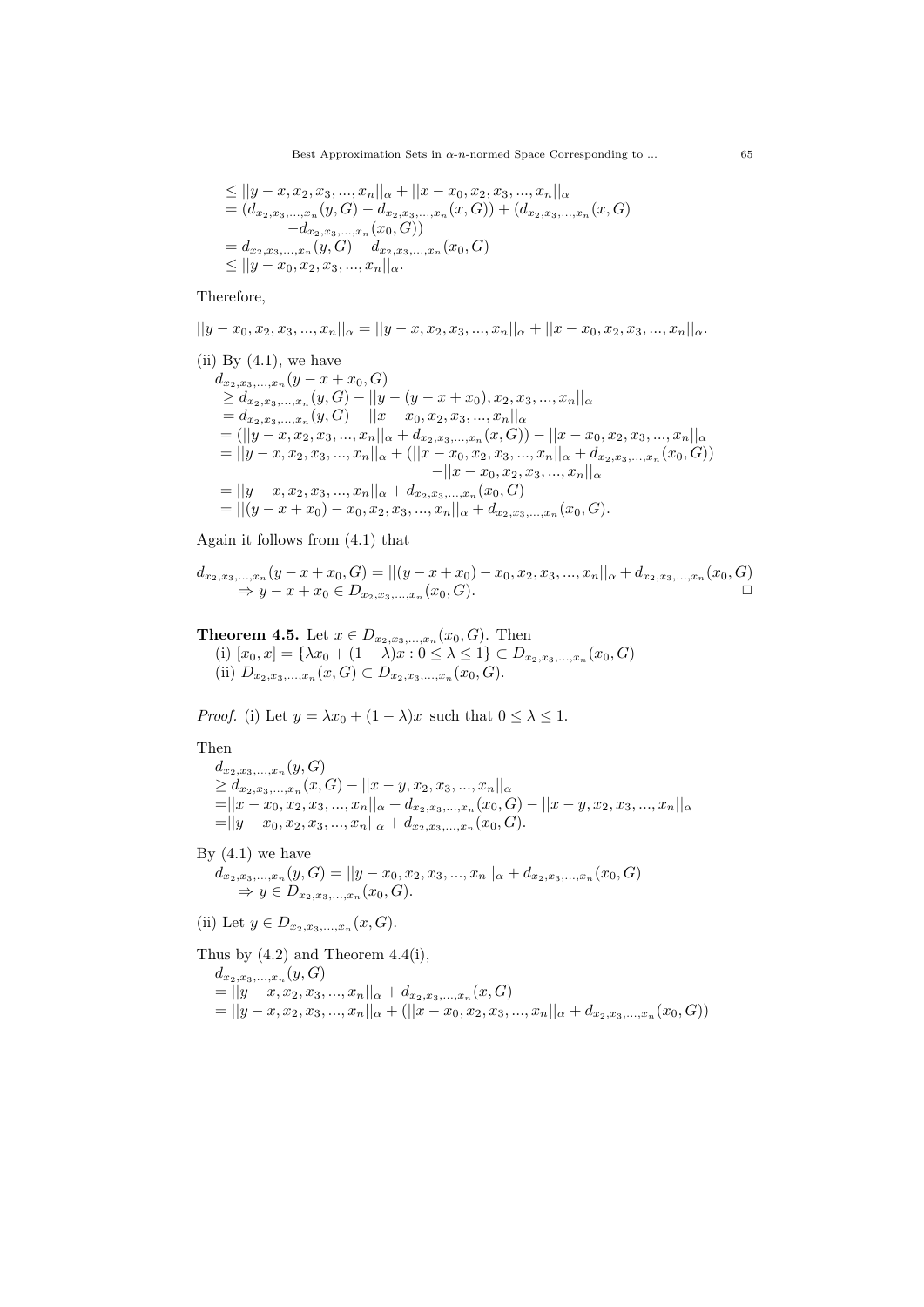66 S. Vijayabalaji and N. Thillaigovindan

$$
= ||y-x_0, x_2, x_3, ..., x_n||_{\alpha} + d_{x_2, x_3, ..., x_n}(x_0, G)
$$
  
\n
$$
\Rightarrow y \in D_{x_2, x_3, ..., x_n}(x_0, G).
$$

Therefore  $D_{x_2,x_3,...,x_n}(x, G) \subset D_{x_2,x_3,...,x_n}(x_0, G)$ .

**Theorem 4.6.** Let  $x_0, y_0 \in X$  and  $\lambda \neq 0$ . Then

(i) 
$$
D_{x_2, x_3,...,x_n}(x_0, G) + y_0 = D_{x_2, x_3,...,x_n}(x_0 + y_0, G + y_0)
$$
  
(ii)  $D_{x_2, x_3,...,x_n}(x_0, \lambda G) = \lambda D_{x_2, x_3,...,x_n}(\frac{x_0}{\lambda}, G).$ 

*Proof.* (i) Let  $x \in D_{x_2, x_3, ..., x_n}(x_0, G)$ . Then

$$
d_{x_2,x_3,...,x_n}(x+y_0, G+y_0)
$$
  
=  $d_{x_2,x_3,...,x_n}(x, G)$   
=  $||x-x_0, x_2, x_3,...,x_n||_{\alpha} + d_{x_2,x_3,...,x_n}(x_0, G)$   
=  $||x+y_0 - (x_0+y_0), x_2, x_3,...,x_n||_{\alpha} + d_{x_2,x_3,...,x_n}(x_0, G).$ 

Therefore  $x + y_0 \in D_{x_2, x_3, ..., x_n}(x_0 + y_0, G + y_0).$ 

Conversely, let  $y \in D_{x_2, x_3, ..., x_n}(x_0 + y_0, G + y_0)$ .

Then,

 $d_{x_2,x_3,...,x_n}(y-y_0, G)$  $= d_{x_2,x_3,...,x_n}(y, G + y_0)$  $= ||y - y_0 - x_0, x_2, x_3, ..., x_n||_{\alpha} + d_{x_2, x_3, ..., x_n}(x_0 + y_0, G + y_0)$  $= ||(y-y_0)-x_0,x_2,x_3,...,x_n||_{\alpha}+d_{x_2,x_3,...,x_n}(x_0,G).$ 

Therefore  $y - y_0 \in D_{x_2, x_3, \ldots, x_n}(x_0, G)$  and so

$$
D_{x_2,x_3,...,x_n}(x_0, G) + y_0 = D_{x_2,x_3,...,x_n}(x_0 + y_0, G + y_0).
$$
  
\n(ii) Let  $x \in D_{x_2,x_3,...,x_n}(x_0, \lambda G)$ . Then  
\n
$$
d_{x_2,x_3,...,x_n}(\frac{x}{\lambda}, G)
$$
\n
$$
= \frac{1}{|\lambda|} d_{x_2,x_3,...,x_n}(x, \lambda G)
$$
\n
$$
= \frac{1}{|\lambda|} (||x - x_0, x_2, x_3,...,x_n||_{\alpha} + d_{x_2,x_3,...,x_n}(x_0, \lambda G))
$$
\n
$$
= ||\frac{x}{\lambda} - \frac{x_0}{\lambda}, x_2, x_3,...,x_n||_{\alpha} + d_{x_2,x_3,...,x_n}(\frac{x_0}{\lambda}, G).
$$

Therefore  $\frac{x}{\lambda} \in D_{x_2,x_3,\dots,x_n}(\frac{x_0}{\lambda},G)$ .

Conversely, let  $x \in D_{x_2,x_3,...,x_n}(\frac{x_0}{\lambda}, G)$ .

Then

$$
d_{x_2,x_3,...,x_n}(\lambda x, \lambda G)
$$
  
=  $|\lambda| d_{x_2,x_3,...,x_n}(x, G)$   
=  $|\lambda| (||x - \frac{x_0}{\lambda}, x_2, x_3, ..., x_n||_{\alpha} + d_{x_2,x_3,...,x_n}(\frac{x_0}{\lambda}, G))$   
=  $||\lambda x - x_0, x_2, x_3, ..., x_n||_{\alpha} + d_{x_2,x_3,...,x_n}(x_0, \lambda G).$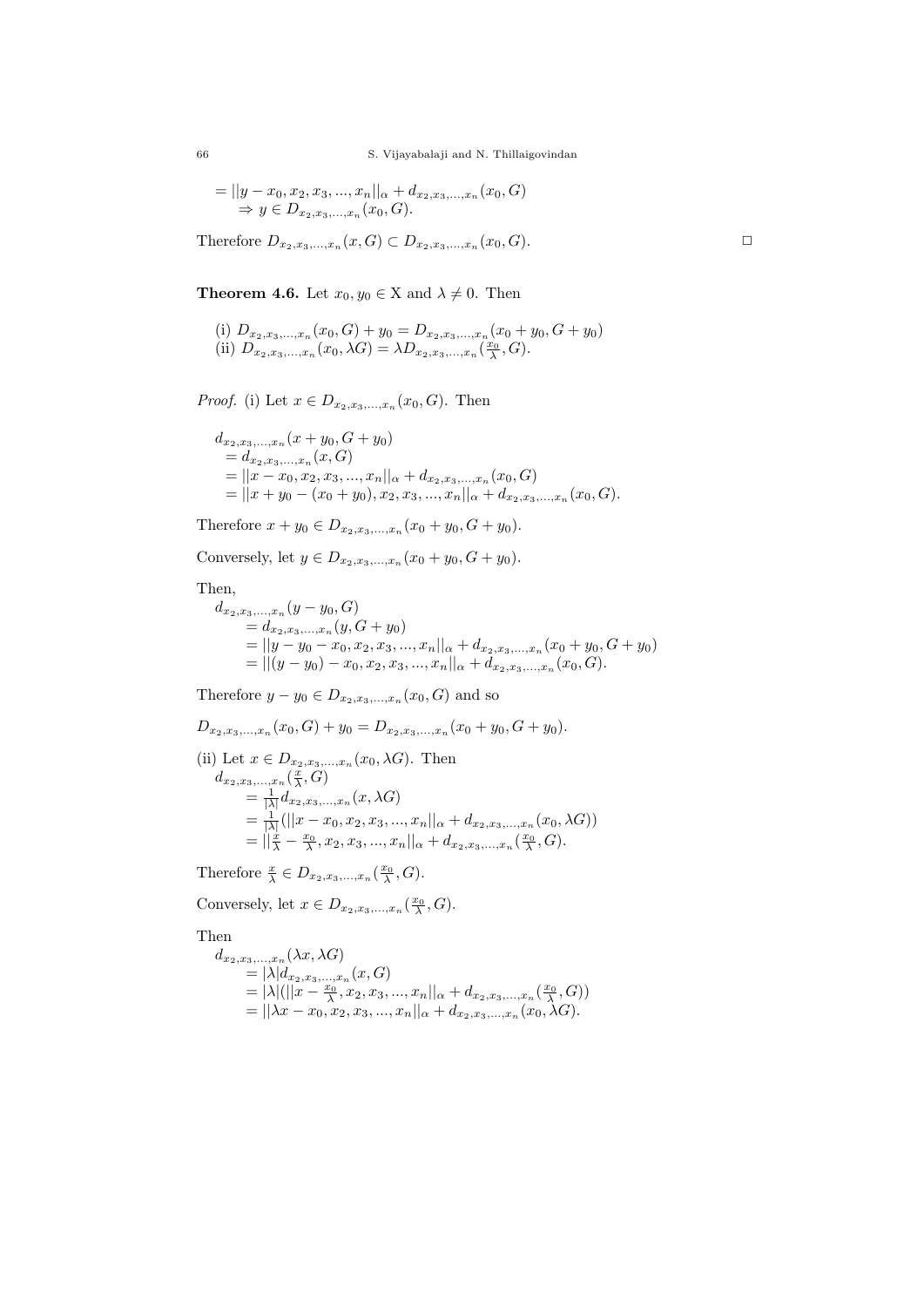Therefore  $\lambda x \in D_{x_2,x_3,...,x_n}(x_0, \lambda G)$ .

Thus 
$$
D_{x_2,x_3,...,x_n}(x_0,\lambda G) = \lambda D_{x_2,x_3,...,x_n}(\frac{x_0}{\lambda},G).
$$

**Theorem 4.7.** Let  $G \subset G_1$  and  $x_0 \in X$ , where  $G_1$  is a subset of X such that

$$
d_{x_2, x_3, \dots, x_n}(x_0, G) = d_{x_2, x_3, \dots, x_n}(x_0, G_1).
$$
\nThen  $D_{x_2, x_3, \dots, x_n}(x_0, G_1) \subset D_{x_2, x_3, \dots, x_n}(x_0, G).$ 

\n(4.3)

*Proof.* Let  $x \in D_{x_2, x_3, ..., x_n}(x_0, G_1)$ .

By  $(4.3)$  we have,

$$
d_{x_2,x_3,...,x_n}(x, G)
$$
  
\n
$$
\geq d_{x_2,x_3,...,x_n}(x, G_1)
$$
  
\n
$$
= ||x - x_0, x_2, x_3,...,x_n||_{\alpha} + d_{x_2,x_3,...,x_n}(x_0, G_1)
$$
  
\n
$$
= ||x - x_0, x_2, x_3,...,x_n||_{\alpha} + d_{x_2,x_3,...,x_n}(x_0, G).
$$

From (4.1) it follows that

$$
d_{x_2, x_3, \dots, x_n}(x, G) = ||x - x_0, x_2, x_3, \dots, x_n||_{\alpha} + d_{x_2, x_3, \dots, x_n}(x_0, G)
$$
  
\n
$$
\Rightarrow x \in D_{x_2, x_3, \dots, x_n}(x_0, G).
$$

Hence  $D_{x_2,x_3,...,x_n}(x_0, G_1) \subset D_{x_2,x_3,...,x_n}(x_0, G)$ .

**Theorem 4.8.** (i) 
$$
P_{G,x_2,x_3,...,x_n}(x_0) \subset P_{G,x_2,x_3,...,x_n}(x)
$$
, for every  $x \in D_{x_2,x_3,...,x_n}(x_0, G)$   
(ii)  $D_{x_2,x_3,...,x_n}(x_0, G) = P_{G,x_2,x_3,...,x_n}^{-1}(x_0)$  for every  $x_0 \in \overline{G}$ .

*Proof.* (i) Let  $x \in D_{x_2, x_3, ..., x_n}(x_0, G)$  and  $g \in P_{G, x_2, x_3, ..., x_n}(x_0)$ .

Now,

 $d_{x_2,x_3,...,x_n}(x, G)$  $= ||x-x_0, x_2, x_3, ..., x_n||_{\alpha} + d_{x_2, x_3, ..., x_n}(x_0, G)$  $= ||x - x_0, x_2, x_3, ..., x_n||_{\alpha} + ||x_0 - g_0, x_2, x_3, ..., x_n||_{\alpha}.$ 

By Theorem 4.4(i) we have,

$$
d_{x_2,x_3,...,x_n}(x, G) = ||x - g_0, x_2, x_3,...,x_n||_{\alpha}
$$
  
\n
$$
\Rightarrow g_0 \in P_{G,x_2,x_3,...,x_n}(x)
$$
  
\n
$$
\Rightarrow P_{G,x_2,x_3,...,x_n}(x_0) \subset P_{G,x_2,x_3,...,x_n}(x).
$$

(ii)Let  $x_0 \in G$  and  $x \in D_{x_2, x_3, ..., x_n}(x_0, G)$ .

Then,

$$
d_{x_2,x_3,...,x_n}(x, G)
$$
  
=  $||x - x_0, x_2, x_3,...,x_n||_{\alpha} + d_{x_2,x_3,...,x_n}(x_0, G)$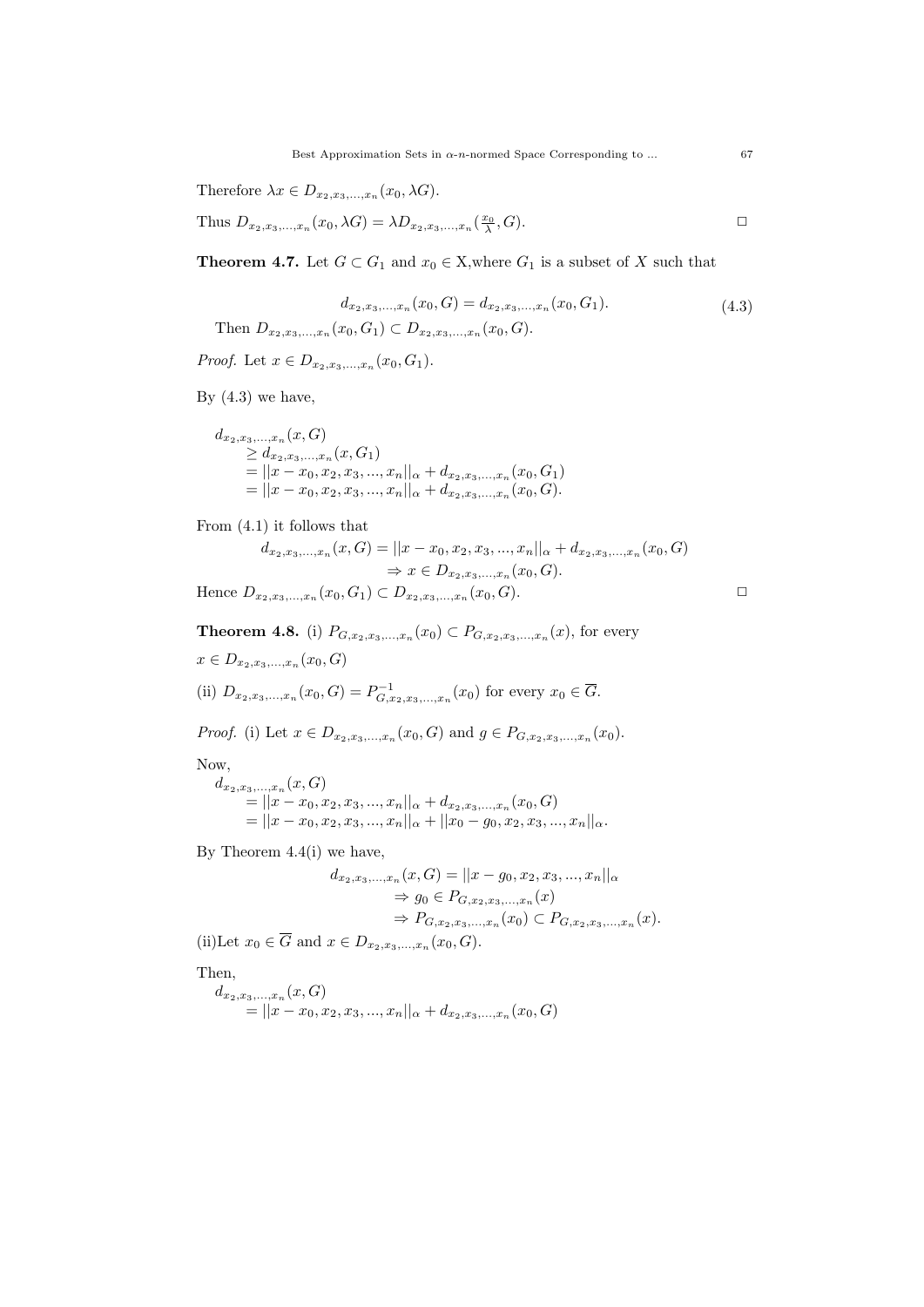68 S. Vijayabalaji and N. Thillaigovindan

$$
= ||x - x_0, x_2, x_3, ..., x_n||_{\alpha}, \text{ where } x_0 \in \overline{G}.
$$
  
\n⇒  $x \in P_{G, x_2, x_3, ..., x_n}^{-1}(x_0).$ 

So,  $D_{x_2, x_3, \dots, x_n}(x_0, G) \subset P_{G, x_2, x_3, \dots, x_n}^{-1}(x_0).$  (4.4)

Conversely, let  $x \in P_{G,x_2,x_3,...,x_n}^{-1}(x_0)$ .

Then  $x_o \in P_{G,x_2,x_3,...,x_n}(x)$ .

Since  $x_0 \in G, d_{x_2, x_3, ..., x_n}(x_0, G) = 0.$ 

Hence we have,

$$
d_{x_2,x_3,...,x_n}(x, G)
$$
  
=  $||x - x_0, x_2, x_3,...,x_n||_{\alpha} + d_{x_2,x_3,...,x_n}(x_0, G)$   
 $\Rightarrow x \in D_{x_2,x_3,...,x_n}(x_0, G)$   
 $\Rightarrow P_{G,x_2,x_3,...,x_n}^{-1}(x_0) \subset D_{x_2,x_3,...,x_n}(x_0, G).$  (4.5)

From  $(4.4)$  and  $(4.5)$  it follows that

$$
D_{x_2,x_3,...,x_n}(x_0, G) = P_{G,x_2,x_3,...,x_n}^{-1}(x_0).
$$

#### **REFERENCES**

- [1] K. T. Atanassov, Intuitionistic fuzzy sets, Fuzzy Sets and Systems, 20(1) (1986), 87-96.
- [2] K. T. Atanassov, Intuitionistic fuzzy sets, Physica-Verlag Heidelberg, Newyork, 1999.
- [3] T. Bag and S. K. Samanta, Finite dimensional fuzzy normed linear spaces, The Journal of Fuzzy Mathematics, 11(3) (2003), 687-705.
- [4] S. C. Chang and J. N. Mordesen, Fuzzy linear operators and fuzzy normed linear spaces, Bull. Cal. Math. Soc., 86 (1994), 429-436.
- [5] C. Felbin, The completion of fuzzy normed linear space, Journal of Mathematical Analysis and Applications, 174(2) (1993), 428-440.
- [6] C. Felbin, *Finite dimensional fuzzy normed linear spaces II*, Journal of Analysis, **7** (1999), 117-131.
- [7] S. Gähler, Lineare 2-normierte Räume, Math. Nachr., 28 (1965), 1-43.
- [8] S. Gähler, Unter Suchungen Über Veralla gemeinerte m-metrische Räume I, Math. Nachr., 1969, 165-189.
- [9] H. Gunawan and M. Mashadi, On  $n$ -normed spaces, Int. J. Math. Math. Sci.,  $27(10)$  (2001), 631-639.
- [10] S. S. Kim and Y. J. Cho, Strict convexity in linear n-normed spaces, Demonstratio Math., 29(4) (1996), 739-744.
- [11] S. V. Krishna and K. K. M. Sarma, Separation of fuzzy normed linear spaces, Fuzzy Sets and Systems, 63 (1994), 207-217.
- [12] R. Malceski, Strong n-convex n-normed spaces, Mat. Bilten, 21 (1997), 81-102.
- [13] A. Misiak, *n-inner product spaces*, Math. Nachr., **140** (1989), 299-319.
- [14] A. Narayanan and S. Vijayabalaji, Fuzzy n-normed linear space, Int. J. Math. Math. Sci., 24 (2005), 3963-3977.
- [15] A. Narayanan, S. Vijayabalaji and N. Thillaigovindan, Intuitionistic fuzzy bounded linear operators, Iranian Journal of Fuzzy Systems,  $4(1)$  (2007), 89-101.